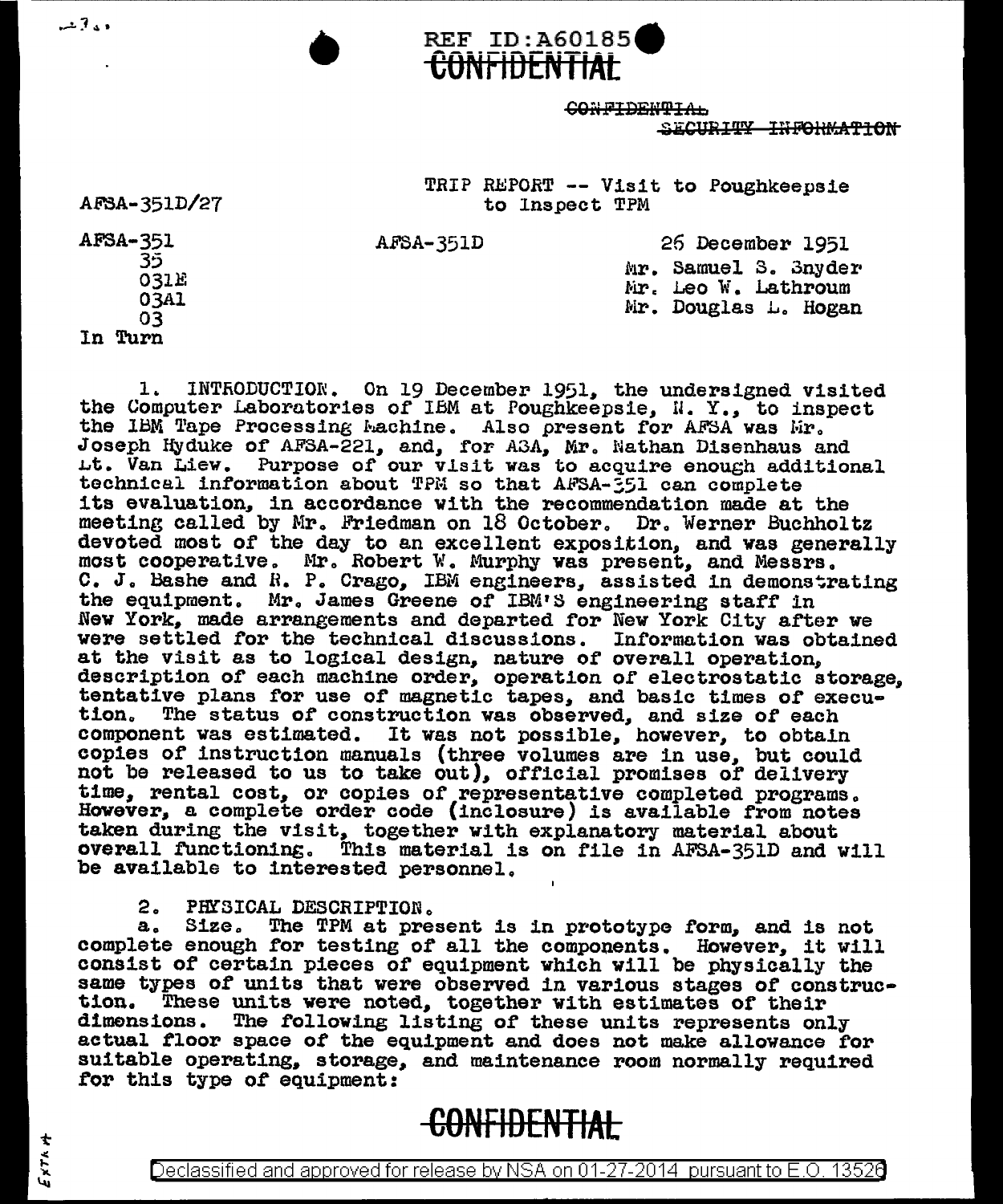## REF ID:A60185

÷

|                                                                            | Approx.<br>Dimensions,<br>(Feet) | Approx.<br>Area,<br>(Sq. Ft.) |
|----------------------------------------------------------------------------|----------------------------------|-------------------------------|
| Central Computer                                                           | 8x2                              | 16                            |
| Electrostatic Storage<br>$(3$ cab., total $10,000$ characters)             | $5 \times 2$                     | 10                            |
| Power Supply                                                               | 6x2                              | 12                            |
| Magnetic Drum (10,000 characters)<br>(2 drum units, each 5,000 characters) | $(2)-5 \times 3$                 | 30                            |
| Magnetic Tape Drives (4)                                                   | $(4)$ - 3 x 2                    | 24                            |
| 407-type tabulator                                                         | $5 \times 3$                     | 15                            |
| 519-type reproducer                                                        | $5 \times 2$                     | 10                            |

TOTAL FLOOR AREA, EQUIPMENT ONLY..................... 117 sq. ft.

An estimate was obtained from one of the IBM people that a space of about  $25'$  x  $30'$  = 750 sq. ft. would be required as a minimum operating area. For purposes of comparison, it may be worth noting that ABNER actual floor area of equipment, including input-output punch-card actual floor area of equipment, including input-output punch-card typewriters, and complete conversion unit, totals 150 square feet, and estimated total operating area assigned to ABNER is  $18' \times 50' =$ 900 sq. rt. ATLAS I equipment area is about 92 sq. rt., with approximately  $900$  square feet assigned to actual operation.

b. General Appearance and Status *or* Construction.

(l) The central computer which contains the control and arithmetic circuits is largely comprised of chassis or the type used in the IBM 604 Calculator. These chassis contain one tube and its associated components all mounted on a miniature tube base. Some of associated components all mounted on a miniature tube base. Some of<br>the control circuit chassis are of similar construction elongated<br>and containing half a dozen tubes. In front of the central computer<br>is an indicator and that seen in the 604. The central computer contains about 2000 vacuum tubes and 2800 crystal diodes. The central computer is apparently<br>nearly completed with the exception of covers.<br>(2) The electrostatic storage is contained in a separate

unit. One rack contains the main deflection and counting circuits and four other racks will contain the 10,,000 7-bit characters of storage with 100 characters (700 bits) stored on a 3KP1 cathode ray tube. The 100-character "accumulator" is contained in an additional one of these tubes. This accumulator performs no arithmetic functions but merely stores sums, partial products, and dividends. On the same rack with the accumulator are 12 chassis, each containing two storage tubes together with reading and writing amplifier circuits. Construction of a prototype set or deflection amplifiers is complete.  $\frac{1}{2}$ ,  $\frac{1}{2}$ ,  $\frac{1}{2}$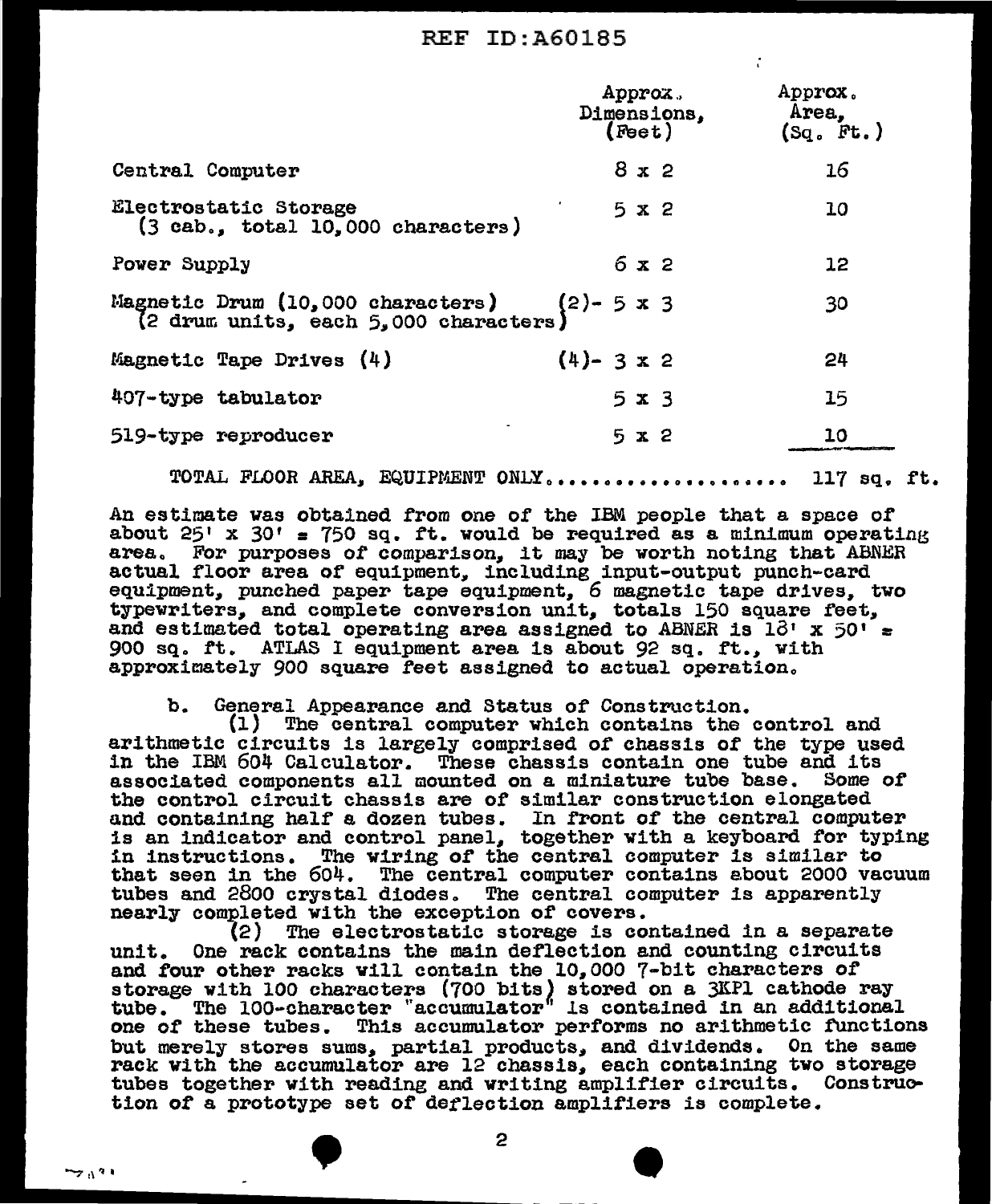CONFIDENTIAL **CONFIDENTIAL** 

SECURTTY INFORMATION

AFSA-351D/27

AFSA-351

DISPOSITION FORM

**CORM** 

.~ . ,

TRIP REPORT -- Visit to Poughkeepsie to Inspect TPM

FROM AFSA-351D DATE 26 December 1951 COMMENT 1 Mr. Samuel s. Snyder Mr. Leo V. Latbroum

Mr. Douglas L. Hogan

(3) The magnetic drum unit is still under construction.<br>The drum contains fifty tracks, each 700 bits (100 characters) long.<br>The linear packing is 50 to the inch and the peripheral rate is 50<br>kc. The surface of the drum a The surface of the drum appears to be CUNIFE wire which has been machined to a cylindrical surface. The drum is about  $4\frac{1}{2}$ " in diameter and  $7\frac{1}{2}$ " long. Very little of the reading and writing circuits and not all of the heads appear to have been built.

**REF ID: A60185** 

(4~ They have had two magnetic tape un1ta in operation. The tape is 2 " wide and uses 7 levels with linear spacing *or* <sup>100</sup> characters per inch. The present tape speed is 30 inches/sec. but plans are to have four or more tape units containing 12" reels (3000 feet of tape) and running at 75 inches/sec. With regard to the question of tape flaws, two views, both rather vague, were stated by different people. One stated that unflaved tape (source unspecified) would be used. The other stated that the tape might be spliced and the splice could be ignored. Some tape experimentation appeared to be taking

 $(5)$  A modified  $519$  reproducer is being constructed to serve as an input and output unit. This will not necessarily be the final design for this purpose. A 407 tabulator is being modified that design for this purpose. Both of these equipments will operate for use as an output printer. Both of these equipments will operate in conjunction with revolver storage on the drum to resolve the in conjunction with revolver storage on the drum to resolve the asynchrony. Neither appear to be very far along. As an interim device an electric typewriter is being used as an output printer.

(6) Commercial power supply units are being used with an IBM-built distributor panel. The room air 1a air-cond1t1oned and the units of the TPM have individual blower systems to utilize the room air for cooling.

air *tor* cooling. , · (7) When pressed *tor* an ansver·as to vhen production *ot*  the TPM might be expected, none of the engineers wanted to give an answer. A figure that the time was of at least the order of magnitude answer. A figure that the time was of at least the order of magnitude of two years, was volunteered by Mr. Crago. To the engineers the of two years, was volunteered by Mr. Crago. To the engineers the present equipment is not even a production prototype but strictly a development project at this time.

3. HVALUATION FOR AGENCY USE. ''<br>a. Speed. General purpose computers *bf* which TPM is an example)<br>usually are not directly adaptable to the typo problems that exist in quantity at this Agency. However. the speed or theae machines and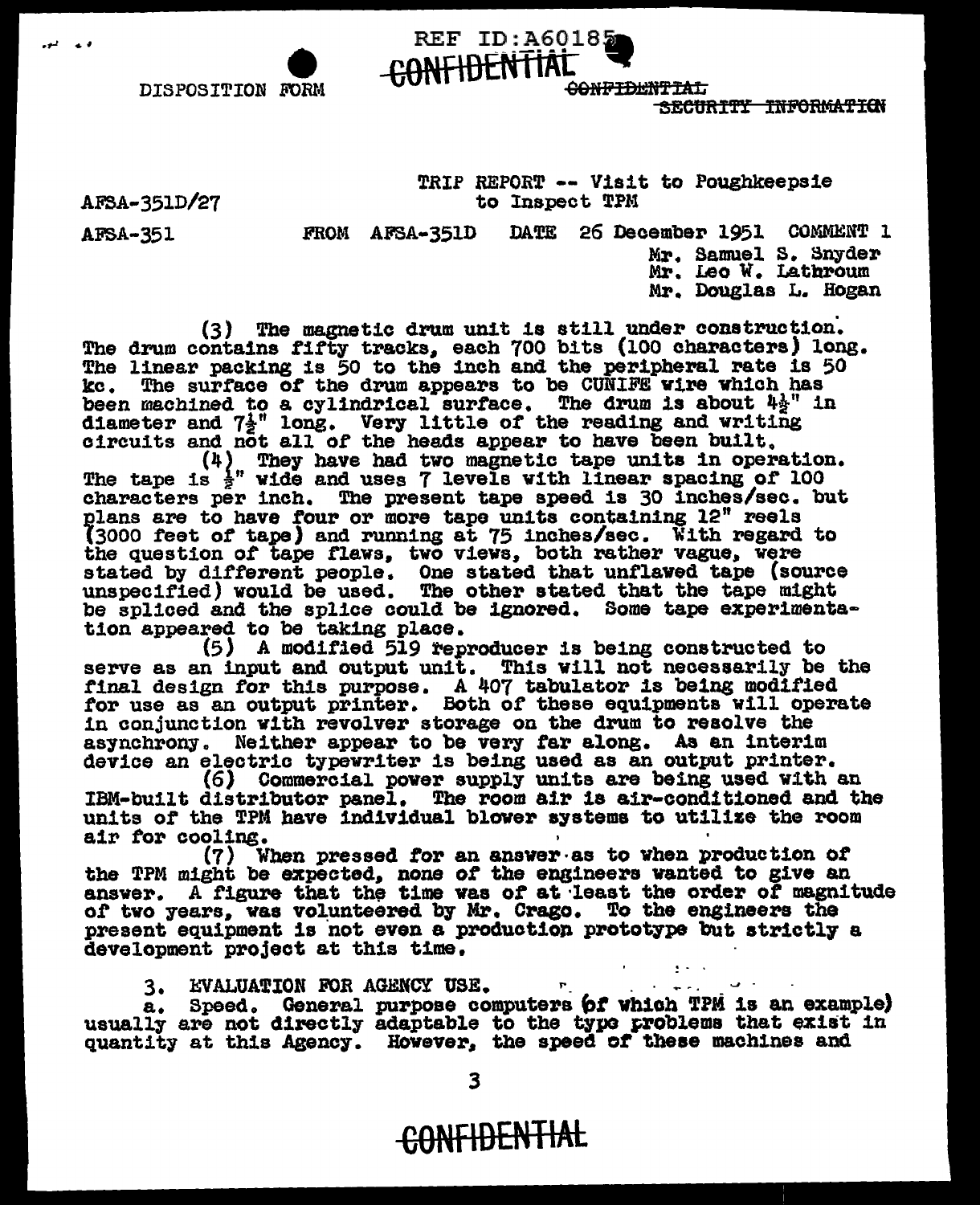their flexible commands have in several cases made it possible for them to solve many problems of our type in a reasonable time. As more specialized orders are added to some of these machines their usefulness has increased. The TPM lacks not only the speed but in many cases the flexibility of its order code that are necessary to make it a suitable device for this Agency. For Bore hold the simple addition of one three-digit number to another will take over a millisecond; other operations are also comparably slow. As the number of digits increase, so does the time for the operation (the increase is at the rate of 128 microseconds per digit): Due to the nature of the machine, this time is fixed and can not be improved; as would be the case with most machines with drum or other circulat-'" ing memory. All computers connected with the Agency at this time can operate faster than TPM. The TPM is compared with these other computers since in complexity and physical size it falls in their class.

Programming. Programming for the TPM is like programming ŗ١ b. for any computer. Although programming for minimum access time is not necessary, or indeed possible, other machine characteristics add to the complexity of programming. For example, the varying length of a unit of information (a good feature from the point of view of flexibility) makes programming much more difficult than handling a standard word length. The order code, which lacks much to make it desirable, will make the programming of relatively simple tasks, such as alphabetic frequency distributions, false addition or false subtraction, much more difficult than in the Agency's existing and contemplated digital machines.

Input-Output. The use of the unput and output equipment.  $c_{\bullet}$ particularly tape, is not as flexible as one would desire (or expect) in a machine designed to process tape. For example, the requirement to rewind a tape to change the function from read to write (and write to read) is very restricting.

ų. CONCLUDING REMARKS.

It is recommended that the Agency reject the proposal to а. rent one or more models of the Tape Processing Machine, for the following reasons:

(1) The TPM is not small in size, will not be soon avail-<br>able, is not easy to program, and in general is not suited to Agency use.

(2) Based upon experience in programming for several different computers, and acquaintance with many types of machines in different parts of this country and England, it is safe to say that TPM would show up unfavorably, in comparison with equipment of comparable size and complexity, for solution of most Agency jobs that have been considered for general-purpose computers.

(3) The Agency already has in operation one of the most reliable electronic computers (ATLAS I), has completed and almost 4 put into operation a second machine with many specialized cryptanalytic features (ABNER), and is committed to ATLAS II and NOMAD, which represent definite forward steps in carrying out a far-reaching develop-

4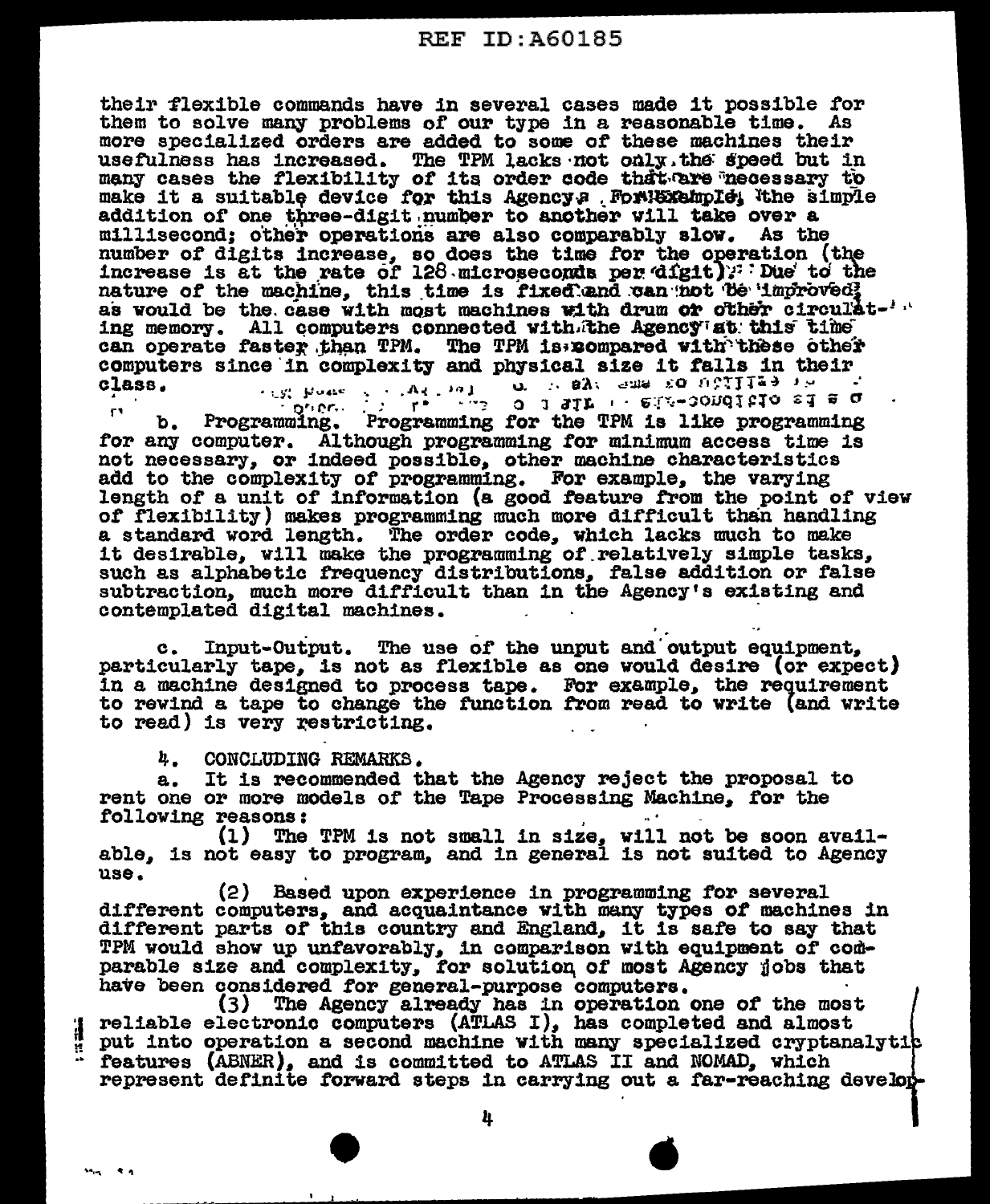SECURITY INFORMATION

DISPOSITION For

TRIP REPORT -- Visit to Poughkeepsie to Inspect TPM

<del>CONFIDENTIAL</del>

AFSA-351D/27

FROM AFSA-351D DATE 26 December 1951 COMMENT 1

**AFSA-351** 

Mr. Samuel S. Snyder Mr. Leo W. Lathroum Mr. Douglas L. Hogan

ment program on analytic equipment. Furthermore, construction of an additional model of both ATLAS I and ABNER has been recommended by the Cryptanalytic Aids Panel. Operation of such an impressive computer installation represents a tremendous investment both financially and in training of technical personnel. To consider addition of still more computer equipment which in itself represents a backward step technically and which has not been completed even in prototype form, would be unwise, regardless of whether the acquisition is by purchase or by rental from a commercial concern.

RECONFIDENTISAL

b. It is suggested that any eventual reconsideration of the question of obtaining the TPM satisfy the following requirements:

(1) That programs for typical Agency problems be written and time estimates calculated, and compared with programs for other equipment, so as to demonstrate any cases where it would be to the Agency's benefit to have the TPM;

(2) It is understood that many characteristics of the TPM prototype are subject to radical changes; therefore the Agency would be wise to wait until the features have been finally determined and a production model observed in operation, before attempting a complete evaluation.

c. It is considered that from the point of view of the IBM Corporation, we would be rendering IBM a disservice to indicate too great an interest in TPM. Requests for IBM to expedite production at this time, before Agency opinion on the machine has had time to be made firm, would place an obligation on the Agency to follow through with some measure of support. Should the unfavorable recommendation expressed above become Agency policy, we might have caused IBM to make uneconomical deviations in their own production schedule to respond to such an unwarranted enthusiasm.

Inclosure:

TPM List Of Instructions

Tompshiller

**Copies Furnished:** AFSA 351B 351C **TOO** 206 22

SNYDER, 351-D SAMUEL S. L'onglash / forma<br>DOUGLAS L. HOGAN, 351-B LEO W. LATHROUM, 351-D

5

<del>-CONFIDENTIAL</del>